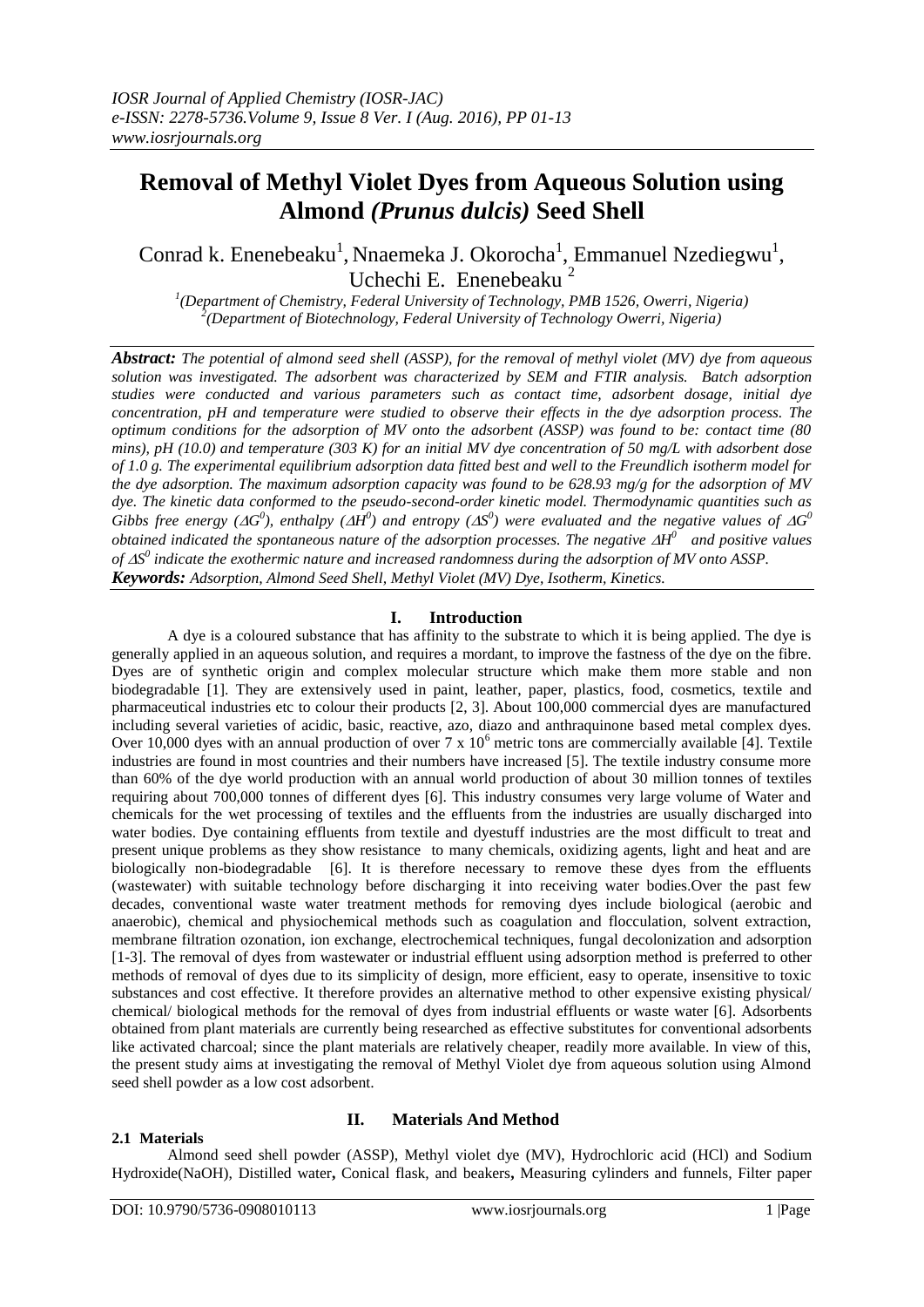(Whatman NO.1), Digital pH meter, Electrical shaker, Electronic weighing balance**,** Thermostatic water bath**,**  Ultra-violet visible Spectrophotometer (Model Hitachi – 2800).

# **2.2 Adsorbents collection and Preparation**

The Almond seed shell was collected from FUTO and its environs in Owerri west Local Government Area of Imo State, Nigeria. These agricultural wastes (almond seed shell) were properly washed with distilled water to remove sand, dirt and other impurities present in them and dried in an oven (at  $50\,^{\circ}$ C) until all moisture were removed. The dried samples were ground in a mill and sieved in a sieve shaker of particle size  $300 \mu m$ . The samples that passed through the sieve were stored in separate air tight containers and used as adsorbent (ASSP) without any further pretreatment.

# **2.3 Preparation of adsorbates (MV) Solution**

Stock solution of the dye (Methyl violet) were prepared by dissolving 1g of the powdered dye in 1L distilled water respectively to have 1000 mg/L dye concentration in the solutions. Experimental dye solutions of desired concentrations were obtained by appropriate dilution of the stock solution.

# **2.4 Adsorbent Characterization**

Fourier transform infra-red (FTIR) spectrophotometer was used to identify the different functional groups available on the adsorbent sites. The FTIR of the adsorbent was taken before and after adsorption of methyl red using FTIR spectrophotometer (Shimadzu-8400S). The adsorbent was encapsulated with KBr spectroscopy grade and by introducing the mix in a piston's cell of a hydraulic pump with compression pressure 15KPa/cm<sup>2</sup> , the solid transluscent disk was obtained. The FTIR spectrum was then recorded within the wave number range  $4000 - 500$ cm<sup>-1</sup>. In addition, surface morphology and texture of the adsorbent was analyzed using scanning electron microscope (SEM) (Model-PHENOM ProX). Prior to scanning, some quantity of the adsorbent was placed on a double adhesive sticker placed in a sputter machine for 5 sec; this gave the adsorbent a conductive property. Sample (adsorbent) stud was fixed on a charge reduction sample holder, and then was charged in the SEM machine.

# **2.5 Batch Adsorption Experiments**

#### **2.5.1 Effect of Contact time**

The Batch adsorption experiment on the effect of contact time on the adsorption of Methyl violet onto almond seed shell powder was performed according to the previous work of Asiagwu *et al.* [7]. 1g of the adsorbent (ASSP) was weighed into seven different conical flasks. Concentration of 50 mg/L of the dye was prepared differently from the stock solution by dilution. 100ml of the 50mg/L dye solution was measured into the seven conical flasks. The flasks were labeled for time intervals of 10, 20, 40, 60, 80, 100 and 120 minutes. The flasks were tightly covered and agitated on a rotary shaker (100 rpm) at the appropriate time intervals and at room temperature (27 $\degree$ C). At the end of each time interval, the flasks were withdrawn and filtered using Whatman No.1 filter paper. The concentration in the supernatant solution was analyzed using UV-visible Spectrophotometer.

# **2.5.2 Effect of Adsorbent dose**

The Batch adsorption experiment on the effect of adsorbent dosage on the adsorption of Methyl violet dyes onto almond seed shell powder was performed according to the previous work of Sumanjit *et al*. [8]. 0.5, 1, 2, 3 and 4g of the adsorbent (ASSP) were weighed into five different conical flask respectively. 100ml of each dye solution of concentration 50mg/L was measured into the five conical flasks. The flasks were then labeled for different dosage of time intervals of 0.5, 1, 2, 3 and 4g.The flasks were tightly covered and agitated on a rotary shaker (100 rpm) at contact time of optimum adsorption and at room temperature (27 $\degree$ C). At the end of each time interval, the flasks were withdrawn and filtered using Whatman No.1 filter paper. The concentration in the supernatant solution was analyzed using UV-visible Spectrophotometer.

#### **2.5.3 Effect of Initial MV Concentration**

The Batch adsorption experiment on the effect of initial concentration on the adsorption of Methyl violet dye onto almond seed shell powder was performed according to the previous work of Asiagwu *et al*. [7]. Several standard Methyl violet dye solutions of 25, 50 75, 100 and 125 mg/L were prepared from the stock solution. The flasks were then labeled for the different dye concentration of 25, 50 75, 100 and 125mg/L. 100ml of each of the solution was added to accurately weighed 1g of the adsorbent into the five different conical flask respectively and agitated at contact time of optimum adsorption and at room temperature  $(27^{\circ}C)$ . At the end of the time intervals, the flasks were withdrawn and filtered using Whatman No.1 filter paper. The concentration in the supernatant solution was analyzed using UV-visible Spectrophotometer.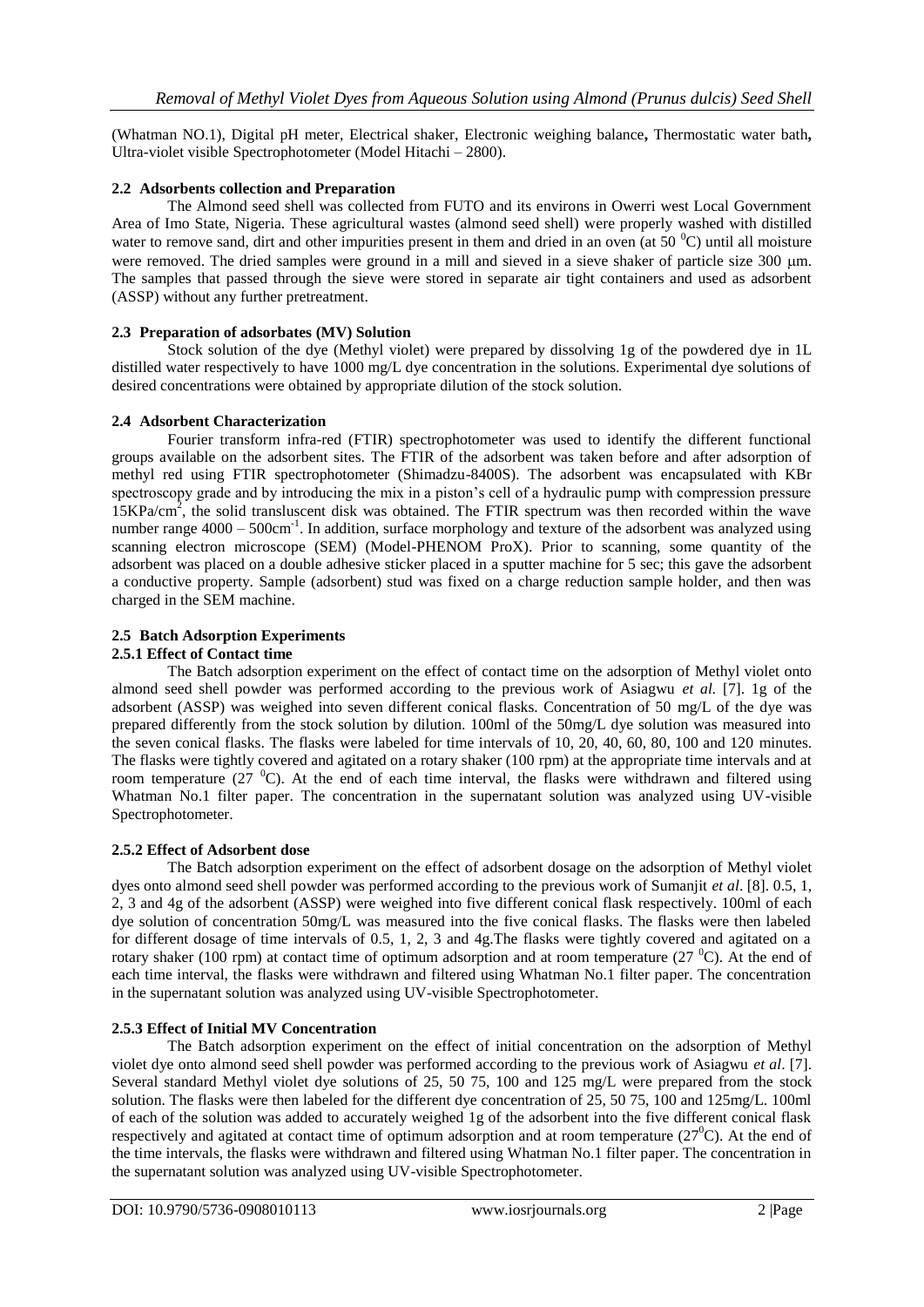#### **2.5.4 Effect of pH**

The Batch adsorption experiment on the effect of pH on the adsorption of methyl violet dye onto almond seed shell powder was performed according to the previous work of Kumar *et al.* [9]. Several pH of the dye solutions of 2, 4, 6, 8, and 10 were prepared using 0.1M of HCl or NaOH. The flasks were then labeled for the different initial pH of 2, 4, 6, 8, and 10. 100 ml of each of the solution was added to accurately weighed 1g of the adsorbent into the five different conical flask and agitated at contact time of optimum adsorption and at room temperature  $(27<sup>0</sup>)$  C). At the end of the time intervals, the flasks were withdrawn and filtered using Whatman No.1 filter paper. The concentration in the supernatant solution was analyzed using UV-visible Spectrophotometer.

#### **2.5.5 Effect of temperature**

The Batch adsorption experiment on the effect of temperature on the adsorption of methyl violet onto almond seed shell powder was performed according to the previous work of Asiagwu *et al*. [7]. 1g of the adsorbent was weighed into five conical flask and 100ml of the dye solution of concentration 50mg/L was measured into the five conical flasks. The flasks were labeled for temperature of 30, 40, 50, 60 and  $70^{\circ}$ C.The flasks were tightly covered and heated at the appropriate temperature using thermostatic water bath and at contact time of optimum adsorption. At the end of the timing schedule, each of the flasks was brought out and agitated for about five minutes. Then the solutions in the flasks were filtered using Whatman No. 1 filter paper. The final concentrations in the supernatant solution were determined using UV-visible spectrophotometer. 2.6 Dye Uptake

Percentage removal of the dyes was calculated for each sample using: Dye removal  $(\%) = \frac{C_0 - C_e}{C}$  $\times$  100 (1)

 $(2)$ 

Where  $C_0$  and  $C_e$  are initial and equilibrium (final) dye concentrations, respectively. The amount of dye adsorbed per unit weight of adsorbent at equilibrium  $(q_e)$  was calculated as:

 $\mathbf{q}_{\mathbf{e}} = (\mathbf{C_0} - \mathbf{C_e})\frac{\mathbf{v}}{\mathbf{w}}$ W

Where V is the volume of experiment solution  $(L)$  and W is the mass of adsorbent (g).

#### **3.1 Adsorbent characterization**

 $c_{0}$ 

# **III. Results And Discussion**

The FTIR spectra of ASSP before and after adsorption (Fig. 1 & 2) of MV dye were analyzed to determine the vibration frequency changes in their functional groups. For ASSP before adsorption, various peaks are at 3447.64 cm<sup>-1</sup> (O-H stretch, H- bonded), 2923.96 cm<sup>-1</sup> (C-H stretch), 2363.55 cm<sup>-1</sup> (C≡N stretch), 1734.41 & 1717.34 cm<sup>-1</sup> (C=O stretch), 1647.28 cm<sup>-1</sup> (C=C stretch), 1636.50 cm<sup>-1</sup> (N-H bend from 1<sup>0</sup> amines), 1507.61 cm<sup>-1</sup> (C-C stretch in rings), 1489.87 cm<sup>-1</sup> (N-O asymmetrical stretch in nitro compounds), 1457.41 cm<sup>-1</sup>  $(C-H \text{ bend})$ , 1419.59 cm<sup>-1</sup> (CH<sub>3</sub>), 1244.91 cm<sup>-1</sup> (C-N stretch), 1051.43 cm<sup>-1</sup> (C-O stretch) and 668.62 & 600.65  $cm<sup>-1</sup>$  (C-Br stretch) [10]. After adsorption of MV dyes it was found out that most of the functional groups on the adsorbent were affected after the dye uptake process. This is judged from shifts in the position of some of the functional groups to lower or higher frequency or band intensity before and after MV adsorption. The functional groups that moved to lower frequency or band intensity after MV adsorption includes: C≡N, C= O, C-H, CH<sub>3</sub> and C-N from 2363.55, 1734.41 & 1717.34 cm<sup>-1</sup>, 1457.41, 1419.59 and 1244.91cm<sup>-1</sup> respectively to 2362.32, 1697.30 & 1716.95, 1457.31, 1418.94 and 1033.47 cm<sup>-1</sup> respectively. The functional groups that moved to higher frequency or band intensity includes: O-H, C=C and N-O from 3447.64, 1647.28, and 1489.87 cm<sup>-1</sup> to  $3567.29$ ,  $1670.23$  and  $1541.11 \text{cm}^{-1}$  respectively. This indicates involvement of these groups for MV binding to ASSP [11]. Also, Fig. 3 shows the SEM image of ASSP powder. It can be observed from Fig. 3 that the external surface of ASSP powder is not only rough with irregular ridges but also shows presence of pores.





DOI: 10.9790/5736-0908010113 www.iosrjournals.org 3 |Page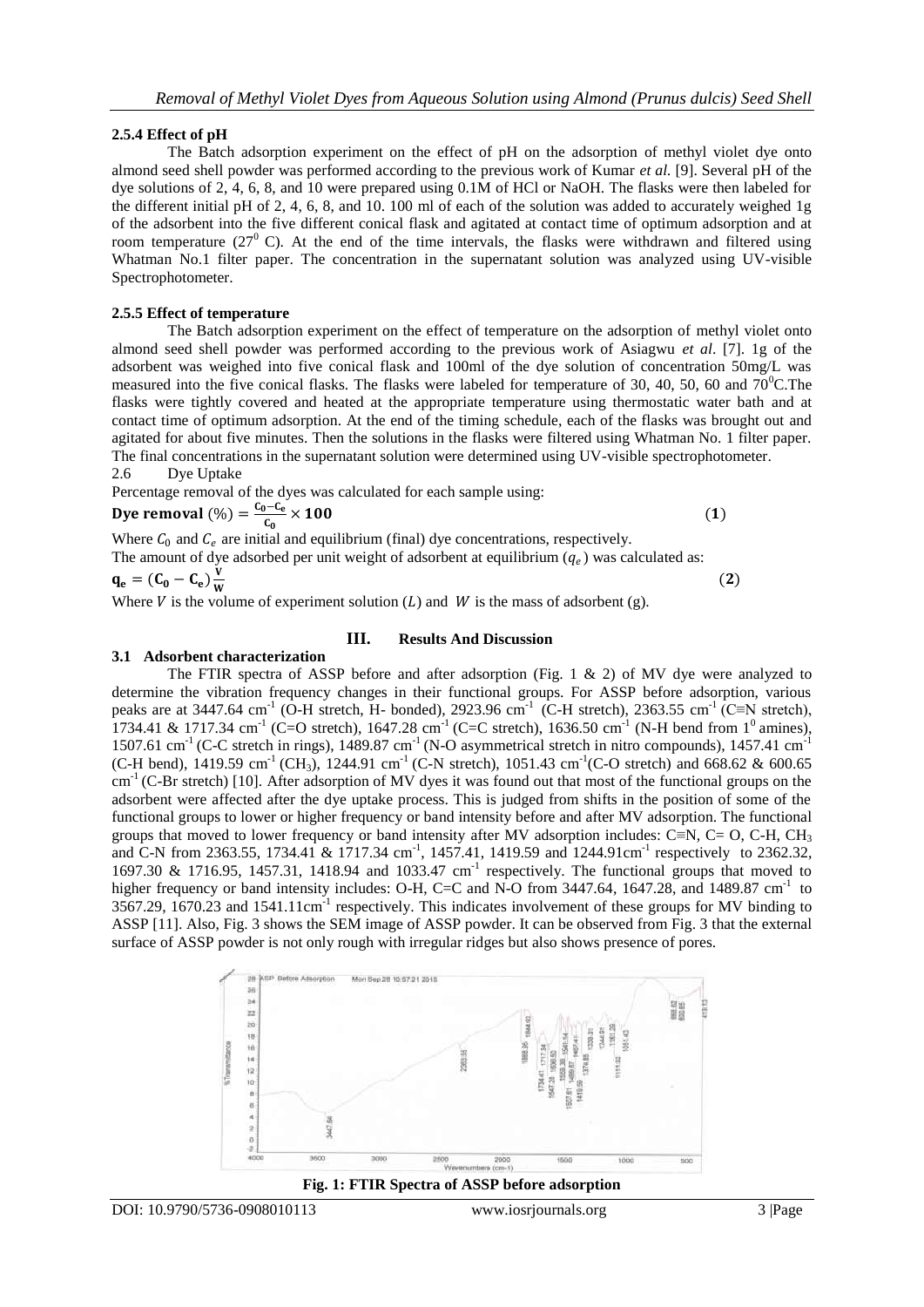

**Fig. 2: FTIR Spectra of ASSP after adsorption**



**Fig. 3: SEM micrograph of ASSP surface at magnification 1000×**

**<sup>3.2:</sup> Effect of Contact Time**

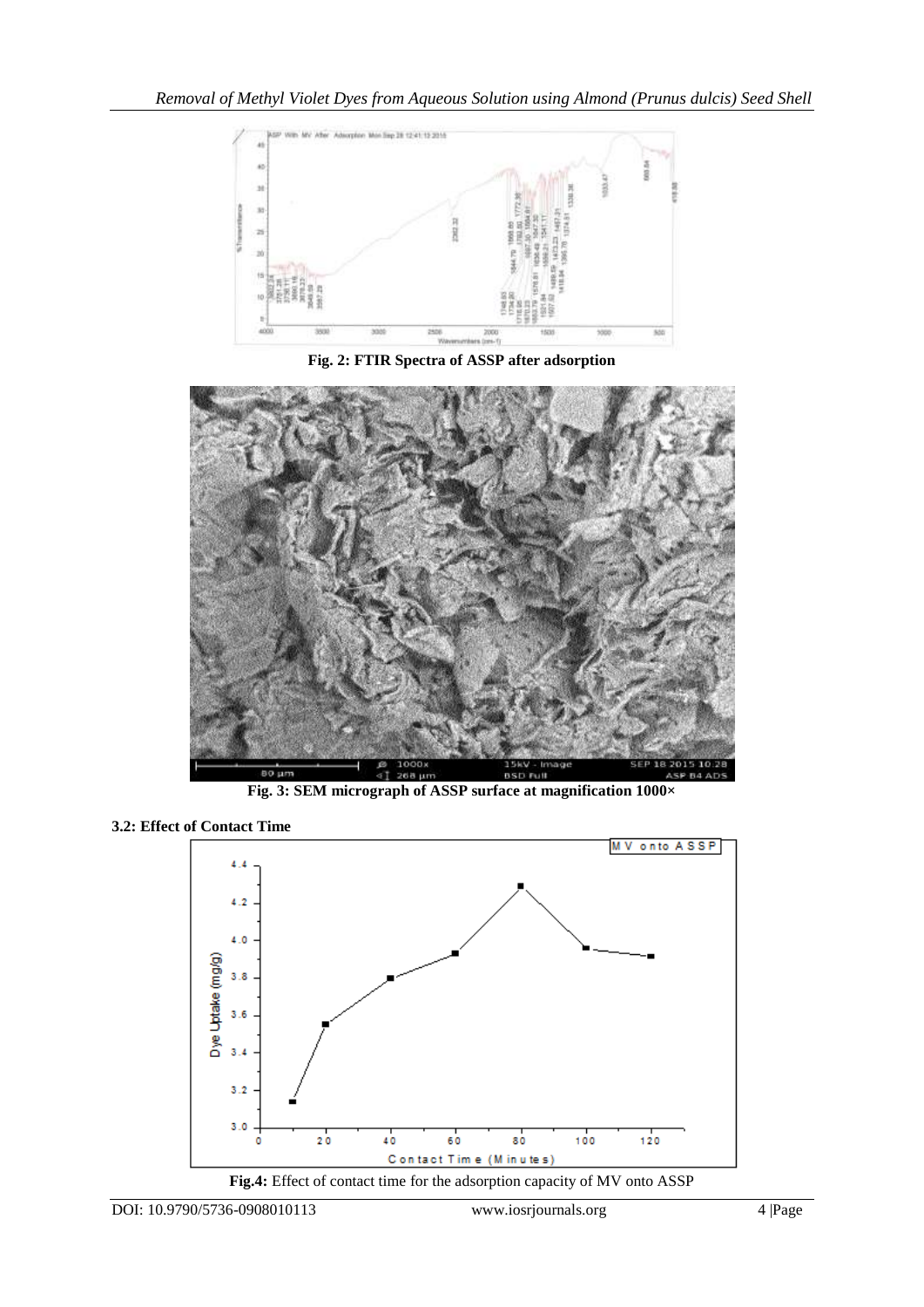

**Fig.5:** Effect of contact time for the percentage removal of MV onto ASSP

Fig. 4 and 5 show the effect of contact time on the adsorption capacity and percentage removal of MV on to ASSP. It can be observed in Fig.4 and 5 that the sorption of MV dye by ASSP was rapid in the initial stages and becomes slow in later stages until optimum adsorption (equilibrium time) at 80 minutes. It can be inferred from the rapid sorption at the initial stages that there were abundance of active sites on the external surface of ASSP which resulted in the rapid dye removal. The slow rate in the later stages is due to the dyes being diffused into the interior of the adsorbents [12].

#### **3.3: Effect of Adsorbent Dosage**



**Fig.6:** Effect of adsorbent dosage for the percentage removal of MV onto ASSP



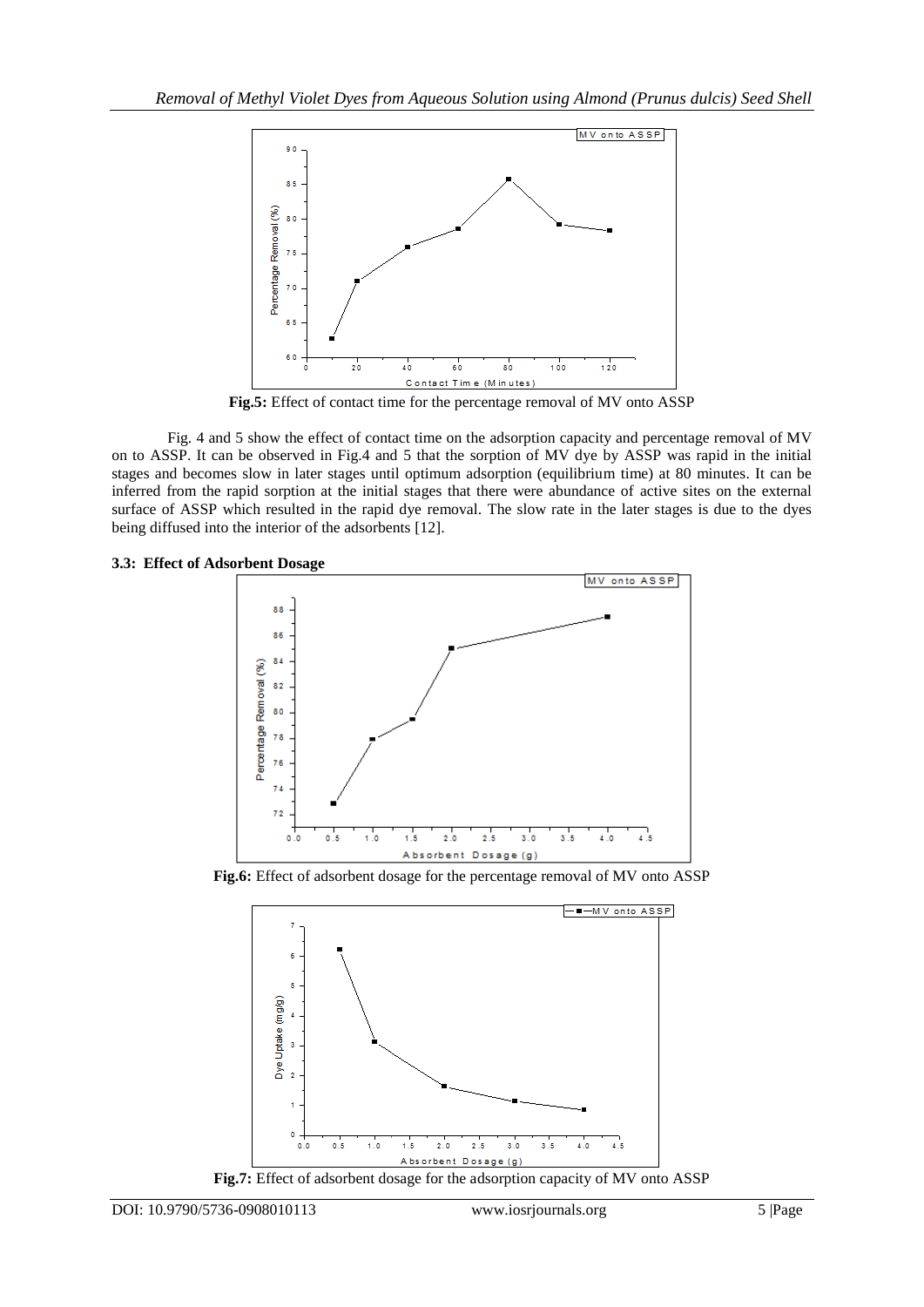Fig. 6 and 7 show the effect of adsorbent dose on the percentage removal and adsorption capacity of MV dye. The percentage removal of MV dye increased from 62.14% to 68.98% (Fig.6). While the adsorption capacity of MV dye decreased from 6.21mg/g to 0.86mg/g respectively (Fig.7) as the dosage increased from 0.5 to 4g. It is observed that as the adsorbents dosage increased, the amount of dyes adsorbed decrease while the percentage removal of the dyes increased. The decrease in the dye uptake (adsorption capacity) is also due to the splitting effect of flux (concentration gradient) between the adsorbates and the adsorbent [13]. The increase in percentage removal of the dye with increase in adsorbent dose is due to the availability of more adsorption sites with increase in adsorbent dose [14].





**Fig.8:** Effect of initial concentration for the adsorption capacity of MV onto ASSP



**Fig.9**: Effect of initial concentration for the percentage removal of MV onto ASSP

Fig. 8 and 9 show the effects of initial concentration on the adsorption capacity and percentage removal of MV dye onto ASSP. It can be observed (Fig. 8 and 9) that the adsorption capacities of MV dyes increased from 2.27mg/g to 11.39mg/g respectively. While the percentage removal of MV decreased from 95.3 to 77.77% as initial concentration increased from 25 to 125mg/L. The increase in adsorption capacity with increase in initial concentration is due to the high driving force which overcomes the mass transfer resistance between the solid/aqueous phase leading to more adsorption [15]. The decrease in percentage removal with increase in dye concentration is due to the fact that, for a given mass of adsorbent, the amount of dye it can adsorb is fixed. Thus, the higher the concentration of the dye the smaller the percentage it can remove [16].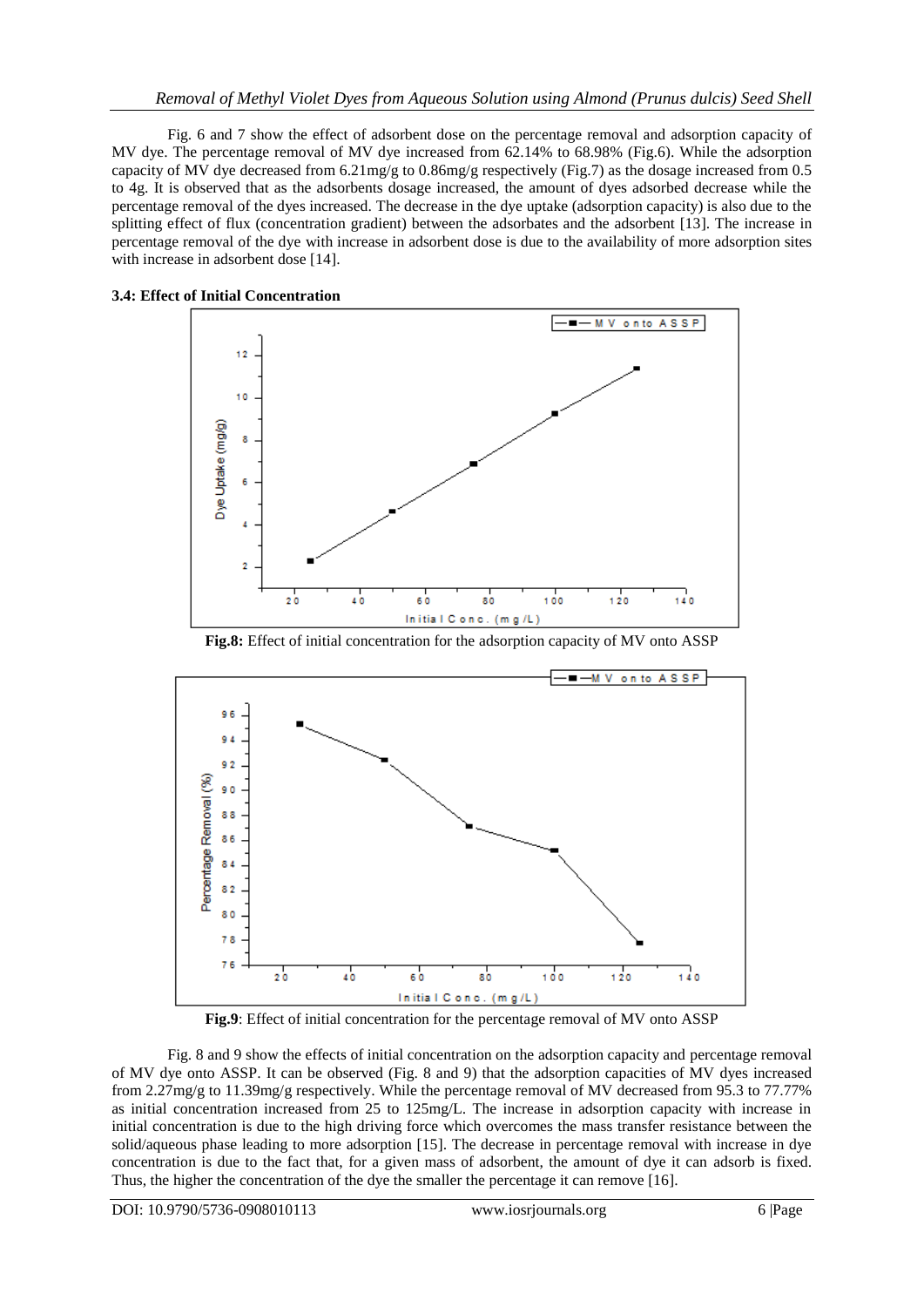

**3.5: Effect of Temperature**





**Fig.11:** Effect of temperature for the adsorption capacity of MV onto ASSP

Fig.10 and 11 show the effect of percentage removal and adsorption capacity of MV onto ASSP. The percentage removal and adsorption capacity decreased from 80.9% to 77.40% and 4.05mg/g to 3.87mg/g for MV onto ASSP, as temperature increased from 30 to 70  $^{\circ}$ C. The decrease in adsorption capacity and efficiency for the adsorption of MV onto ASSP with increase in temperature can be attributed mainly to the fact that as the temperature increases, the physical bonding between the dye (adsorbate) and the active sites of the adsorbent weakened. In addition, the dye solubility also increased which caused the interaction between the solute and solvent to become stronger than that between solute and adsorbent. Therefore, the solute became more difficult to adsorb [17].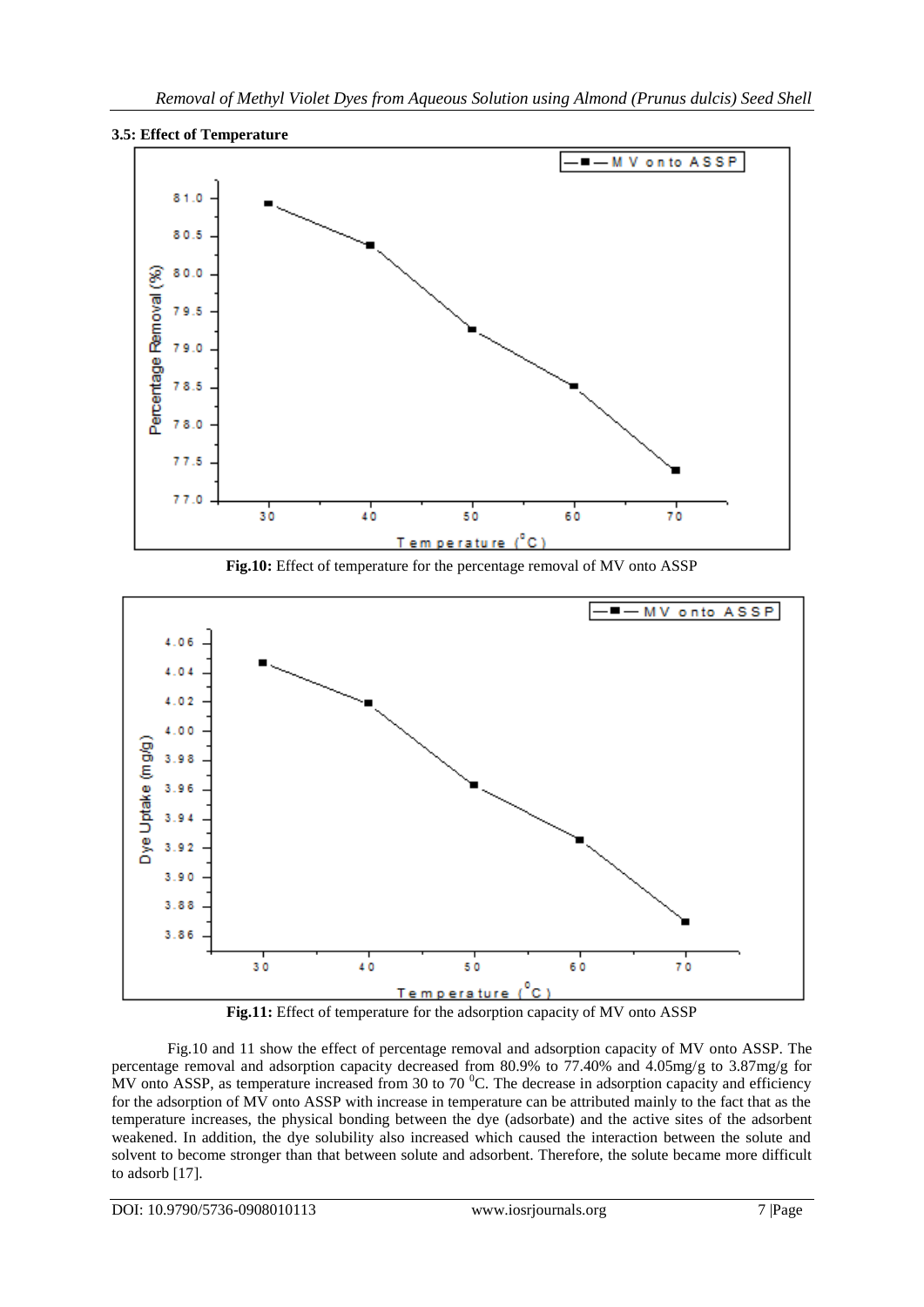



**Fig.12:** Effect of pH on the adsorption capacity of MV onto ASSP



**Fig.13:** Effect of pH on the percentage removal of MV onto ASSP

It can be observed from Fig. 12 and 13 that the adsorption capacity and percentage removal of MV dye by ASSP increased from 3.87 mg/g to 4.19 mg/g and from 77.40 to 83.81% respectively with increase in pH from 2 to 10. Optimum sorption was obtained at pH of 10. The increase in percentage removal and adsorption capacity with increase in pH can be attributed to the fact that at low pH values of the solution, the presence of excess hydrogen ion in the solution competes with the cationic groups of the MV dye for the adsorption sites on the adsorbent surface. While at high pH values, the positive charges (H<sup>+</sup>) at the solution interphase decreases and the adsorbent surface is more negatively charged, thus enhancing attraction of more amounts of the cations of the MV dye [18].

# **3.7 Adsorption Isotherms**

Two isotherm models have been tested in the present research, namely, Langmuir and Freundlich models.

The linear form of Langmuir equation is given as

$$
\frac{C_e}{q_e} = \frac{1}{q_m K_l} + \frac{C_e}{q_m}
$$

DOI: 10.9790/5736-0908010113 www.iosrjournals.org 8 |Page

 $(3)$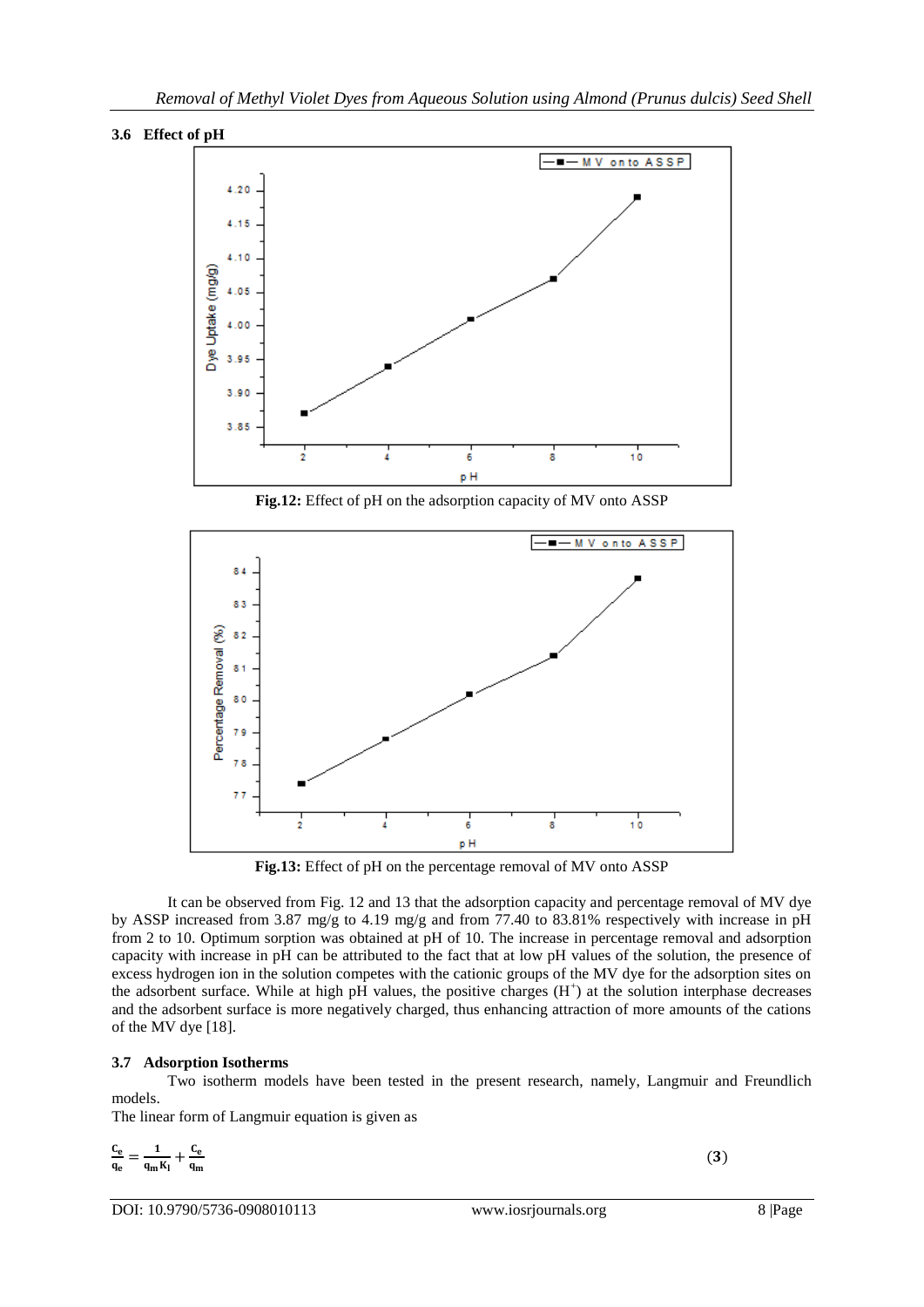Where  $q_e$  (mg/g) is the amount of dye adsorbed at equilibrium,  $q_m$  (mg/g), the amount of dye adsorbed when saturation is attained,

 $C_e$  is the equilibrium dye concentration (mg/l) and  $K_l$  is Langmuir constant related to the binding strength of dye onto the adsorbent.

The linearized form of Freundlich equation is expressed as

$$
\log q_e = \log K_f + \frac{1}{n} \log C_e \tag{4}
$$

Where  $K_f$  and  $n$  are the Freundlich constants that represent adsorption capacity and intensity (strength) of adsorption respectively.



**Fig.14:** Langmuir isotherm plot for the adsorption of MV onto ASSP



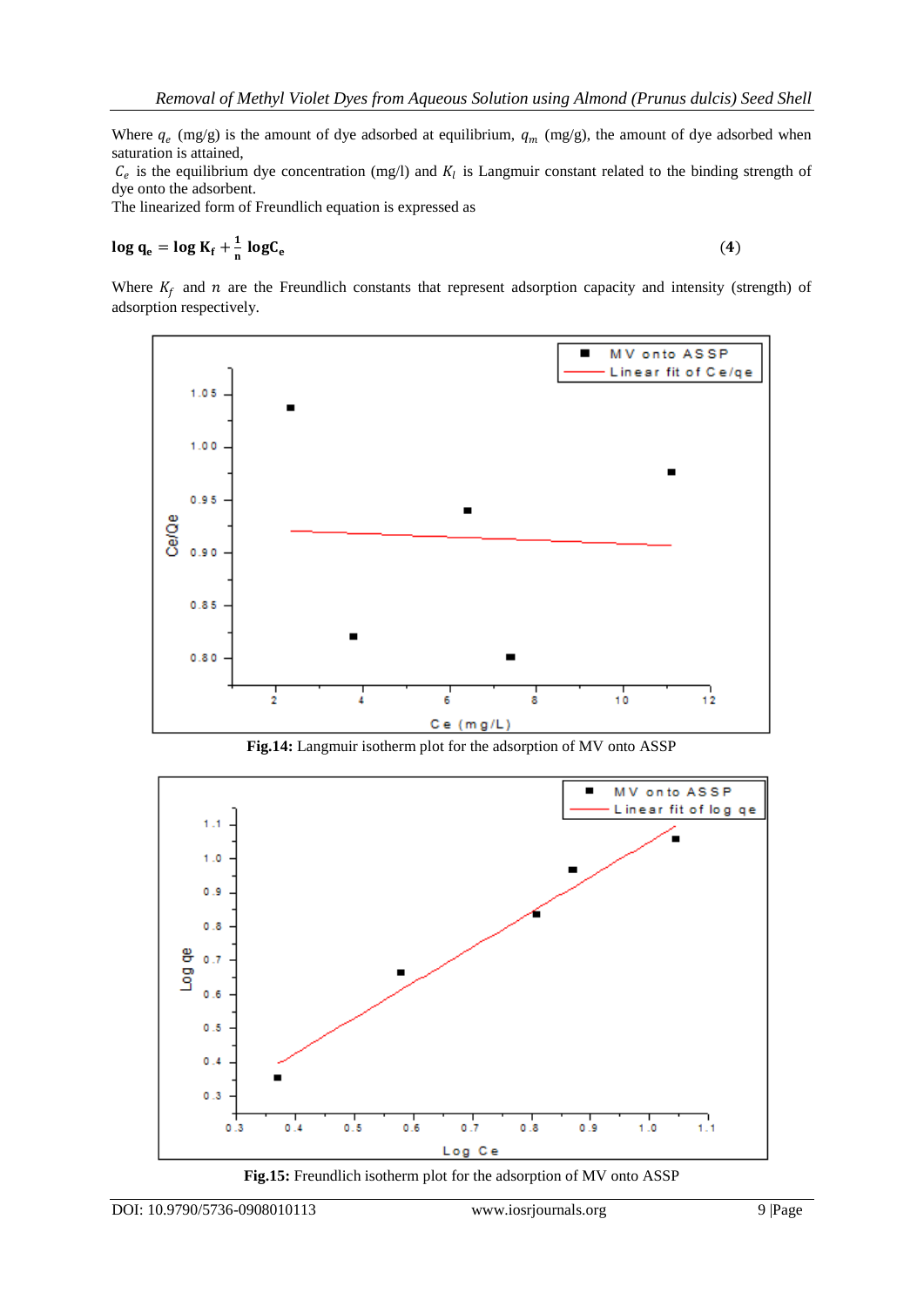Fig 14 and 15 show the Langmuir and freundlich model plot for the adsorption of MV onto ASSP respectively. The isotherm parameter and  $R^2$  values are summarized in Table 1. It is evident from the plots and the values of correlation coefficient  $R^2$  (Table 1), that the Langmuir isotherm plot was inadequate in describing the adsorption processes. The experimental data fitted well with the Freundlich isotherm model, hence, the Freundlich model is efficient in describing the adsorption of MV onto ASSP and such adsorptions mainly occurred on the heterogeneous surface of the ASSP powder.

|  |  |  | <b>Table 1:</b> Isotherm Parameters and values of correlation coefficient for MV adsorption onto ASSP |
|--|--|--|-------------------------------------------------------------------------------------------------------|
|  |  |  |                                                                                                       |

| Langmuir              |   |    |        |                                            | Freundlich |
|-----------------------|---|----|--------|--------------------------------------------|------------|
| $q_{\rm max \, mg/g}$ | M | m4 | m<br>ш | 1/n<br>$\mathbf{R}_{\text{f}}$ mg/g)(L/mg) | m4         |
|                       |   |    |        |                                            |            |

# **3.8 Adsorption Kinetics**

The pseudo-first-order, pseudo-second-order kinetic models were applied to study the adsorption kinetics and to compute the extent of uptake in the adsorption process.

3.8.1: Pseudo-first-order Kinetic Model

The linear form of the pseudo-first-order kinetic mode is represented by

$$
\ln(q_e - q_t) = \ln q_e - K_1 t \tag{5}
$$

were  $q_e$  and  $q_t$  are the values of amount of the dye adsorbed per unit mass on the adsorbent at equilibrium and at various time t, respectively,  $K_1$  is the Pseudo-first-order adsorption rate constant  $(min^{-1})$ . The values of  $K_1$  and calculated  $q_e$  can be determined from the slope and intercept respectively, of the linear plot of  $ln(q_e - q_t)$  versus t.

3.8.2: Pseudo-second-order Kinetic Model

The pseudo-second-order kinetic model is expressed by

$$
\frac{t}{q_t} = \frac{1}{k_2 q_e^2} + \frac{1}{q_e} t
$$
\n(6)

Where  $K_2$  is the pseudo-second-order adsorption rate constant (g/mg/min) and  $q_e$  is the amount of dye adsorbed  $(mg/g)$  on the adsorbent at equilibrium. The initial adsorption rate, h  $(mg.g^{-1}.min^{-1})$  is expressed as:  $h = \mathbf{k}_2 \mathbf{q_e^2}$  $(7)$ 

The plot of  $t/q_t$  versus gives a linear relationship which allow computation of  $k_2$ , h and calculated  $q_{e..}$ Among these models, the criterion for their applicability is based on judgment on the respective correlation coefficient ( $\mathbb{R}^2$ ) and agreement between experimental and calculated value of  $q_e$ 



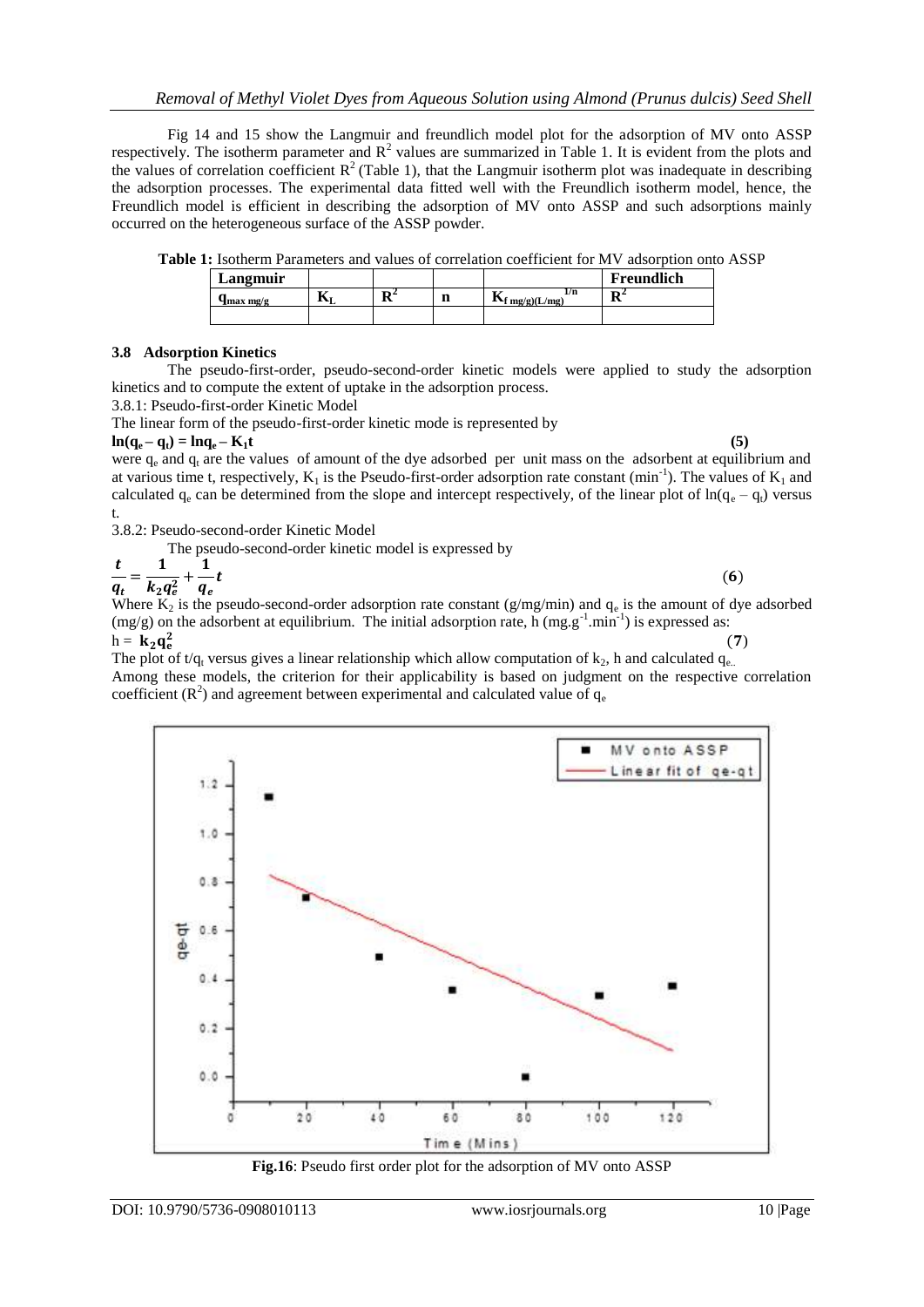

**Fig. 17:** Pseudo second order plot for the adsorption of MV ASSP

Fig.16&17 show the pseudo-first-order and second order kinetics for the adsorption of MV by ASSP. The pseudo-first-order rate constant  $(k_1)$  and  $q_e$  determined from the model are presented in Table 2. It is observed from Fig. 16 that the relationship between the dye solution diffusivity, ln  $(q_e - q_t)$  against t is nonlinear. It is also observed that the calculated  $q_e$  values did not agree with the experimental  $q_e$  since the calculated  $q_e$  values were neither equal nor reasonably close to the experimental  $q_e$  values (Table 2). Therefore, pseudofirst-order model was inadequate in representing the adsorption of MV onto ASSP.

Fig.17 depicts the pseudo-second-order kinetics for the adsorption of MV dye onto ASSP. The pseudosecond-order rate constant  $k_2$ , and  $q_e$  determined from the model are presented in Table 2. It can be observed from Table 2 that there is good agreement between the calculated  $q_e$  value and the experimental  $q_e$  value i.e.  $q_e$ (cal.) and  $q_e$  (exp.) for the adsorption of MV by ASSP. In addition, highly linear plots with high values of correlation coefficient were also observed from Fig.17 for the adsorption of MV dye by ASSP. It is therefore evident that Pseudo-second-order is the best fit kinetic model in describing the adsorption process and is therefore very adequate in describing and representing the kinetics of the adsorptions.

| <b>Pseudo-First Order Model</b> |                                    |                      | <b>Pseudo-Second Order Model</b> |                |                                   |             |                |
|---------------------------------|------------------------------------|----------------------|----------------------------------|----------------|-----------------------------------|-------------|----------------|
| $q_e$ (exp)                     | $\mathrm{min}^{-1}$<br>$k_1$ (g.mg | $\mathbf{a}_0$ (cal) | ${\bf n}^2$                      |                | К,                                | $q_e$ (cal) | $\mathbf{R}^2$ |
| (mg/g)                          |                                    | (mg/g)               |                                  | $(mg.g1min-1)$ | $\text{min}^{-1}$<br>$\alpha$ .mg | (mg/g)      |                |
| 4.289                           | 0.021                              | 0.731                | 0.06                             | l.840          | 0.111                             | 4.08        | 0.994          |

**Table 2:** Pseudo-first and second order kinetic model parameters for MV adsorption onto ASSP

#### **3.9: Adsorption Thermodynamics**

The thermodynamic parameters such as change in Gibb's free energy ( $\Delta G^0$ ), change in enthalpy ( $\Delta H^0$ ) and change in entropy  $(\Delta S^0)$  for the adsorption of MV onto ASSP have been determined using the following equations:

| The Gibb's free energy, $\Delta G$ , equation is expressed as follows:                  |     |
|-----------------------------------------------------------------------------------------|-----|
| $\Delta G = - R T ln K_{ads}$                                                           | (8) |
| The equilibrium constants $(Kads)$ were calculated according to the following equation: |     |
| Dye concentration on the solid (adsorbent) at equilibrium $(q_e^m)$                     |     |
| $K_{ads} = -$<br>Dye concentration in solution at equilibrium $(C_e)$                   | (9) |
| The Van't Hoff equation is expressed as follows:                                        |     |
| $\Delta S^0$ $\Delta H^0$                                                               |     |
| $ln K_{ads} = \frac{1}{R} - \frac{1}{RT}$                                               | (10 |

Where R is gas constant, T is absolute temperature in Kelvin,  $\Delta S^0$  and  $\Delta H^0$  are entropy and enthalpy respectively. The plot of  $ln K_{ads}$  versus  $\frac{1}{T}$  gives a linear relationship, which allows the computation of ∆*H* and  $\Delta S$  values from the slope and intercept respectively.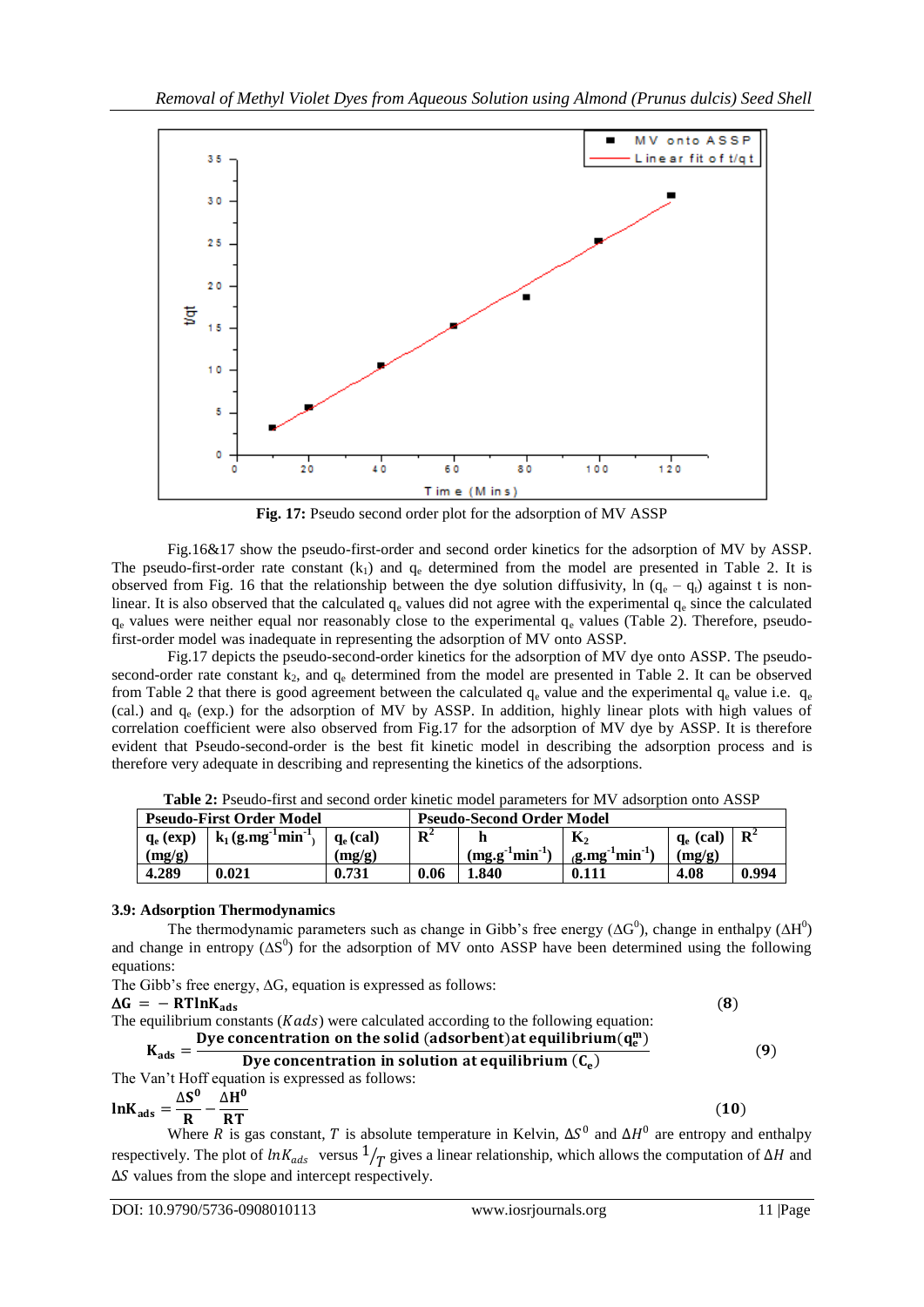

**Fig.18:** Van't Hoff plot for the adsorption of MV onto ASSP

Fig.18 shows the linear Van't Hoff equation plots for the adsorption of MV dye on ASSP. Negative  $\Delta G^0$  values obtained at all temperatures (Table 3) indicate the feasibility and the spontaneous nature of MV dye adsorption onto ASSP.

The negative  $\Delta H^0$  value confirms the exothermic nature of the adsorption of MV onto ASSP. The positive value of  $\Delta S^0$  obtained for the adsorption of MV indicates the increase in randomness at the solid/solution interfaces during the adsorption [19].

**Table 3:** Thermodynamic data and parameter for MV adsorption

| T(K) | $\Delta G$ (KJ/mol.K) | $\Delta H$ (KJ/mol.K) | $\Delta S(KJ/mol.)$ |
|------|-----------------------|-----------------------|---------------------|
| 303  | $-3641.38$            | $-4.518$              | 2.828               |
| 313  | $-3668.48$            |                       |                     |
| 323  | -3599.58              |                       |                     |
| 333  | $-3587.32$            |                       |                     |
| 343  | -3509.79              |                       |                     |

# **IV. Conclusion**

The potential of almond seed shell (ASS) powder as an effective adsorbent for the removal of MV dye from aqueous medium has been identified. The adsorption of MV onto ASSP was found to be influenced by contact time, adsorbent dose, initial MV concentration, temperature and initial pH of the solution. The optimum adsorption of MV dye was found at pH 10. Temperature had strong influence on the adsorption process and the maximum removal was observed at lower temperature. The equilibrium was attained at 80 min, after which there was no increase in MV adsorption. The kinetic studies revealed that the adsorption process followed the pseudo-second-order kinetic model. The study on equilibrium sorption revealed that Freundlich isotherm model was the best fit. The calculated thermodynamic parameters indicated a spontaneous and exothermic nature of the adsorption of MV dye onto ASS powder. The present study showed that almond seed shell powder can be effectively used as an inexpensive and efficient adsorbent without any modification for the treatment of dye effluents or waste water.

#### **Reference**

[1]. C. Allegre, P. Mouline, M. Maisseu, F. Charbit, Treatment and reuse of reactive dyeing effluents, *J. Memb. Science*, 269, 2006, 15- 17.

[2]. C. Umpuch, B. Jutarat, Adsorption of organic dyes from aqueous solution by surfactant modified corn straw, *Inter. J. Chem. Eng. Applications*, **4**(3), 2013, 134 – 139.

[3]. T. Robinson, G. McMullan, R. Marchant, P. Nigam, Remediation of dyes in textile effluent: a critical review on current treatment technologies with a propose alternative*, J. Biores Tech*. 77, 2001, 247-275.

<sup>[4].</sup> A. Hashem, R. A. Akasha, A. Ghith, D.A. Hussein, Adsorbent based on agricultural wastes for heavy metal and dye removal: A review, *Energy Educ. Sci. Technol*. 19, 2007, 69-86.

<sup>[5].</sup> S. Chowdhury, R. Mishra, P. Saha, Adsorption thermodynamics, kinetics and isosteric heat of adsorption of malachite green onto chemically modified rice husk, *J. Desal.* 2010, 07-047.

<sup>[6].</sup> A .Ezgi, B. Miifit, Y. Mustapa, Removal efficiency of a calyx [4] arene-based polymer for water-soluble carcinogenic direct azo dyes and aromatic amines, *Journal of Hazardous Materials*, 162, 2008, 960-966.